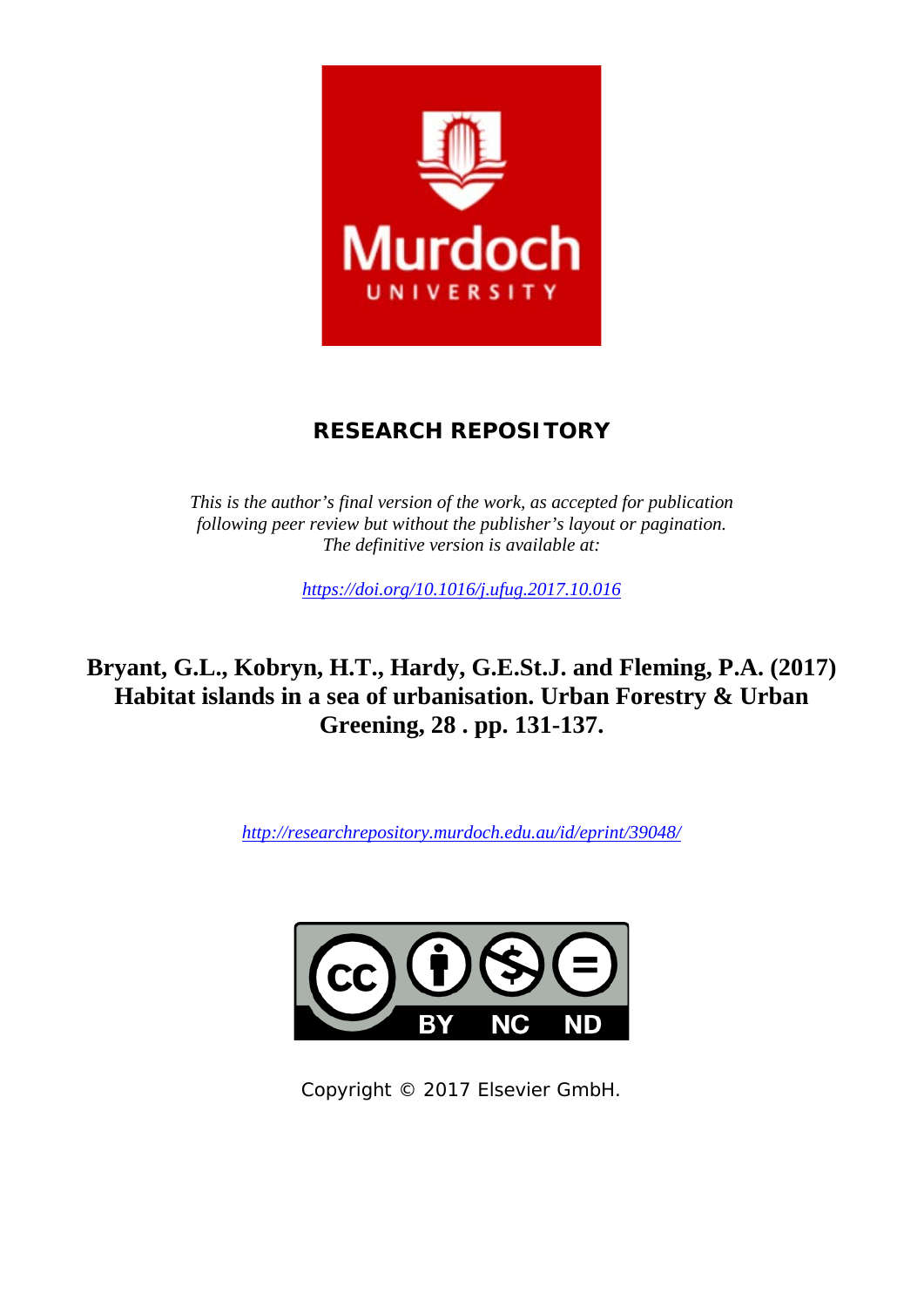# Accepted Manuscript

Title: Habitat islands in a sea<!–<query id="Q1">Please check the doc head Öriginal article and correct if necessary.</query>–> of urbanisation

Authors: Gillian L. Bryant, Halina T. Kobryn, Giles E. StJ. Hardy, Patricia A. Fleming

PII: S1618-8667(17)30249-2 DOI:<https://doi.org/10.1016/j.ufug.2017.10.016> Reference: UFUG 26004

To appear in:

Received date: 27-4-2017 Revised date: 30-8-2017 Accepted date: 22-10-2017

Please cite this article as: { <https://doi.org/>

This is a PDF file of an unedited manuscript that has been accepted for publication. As a service to our customers we are providing this early version of the manuscript. The manuscript will undergo copyediting, typesetting, and review of the resulting proof before it is published in its final form. Please note that during the production process errors may be discovered which could affect the content, and all legal disclaimers that apply to the journal pertain.

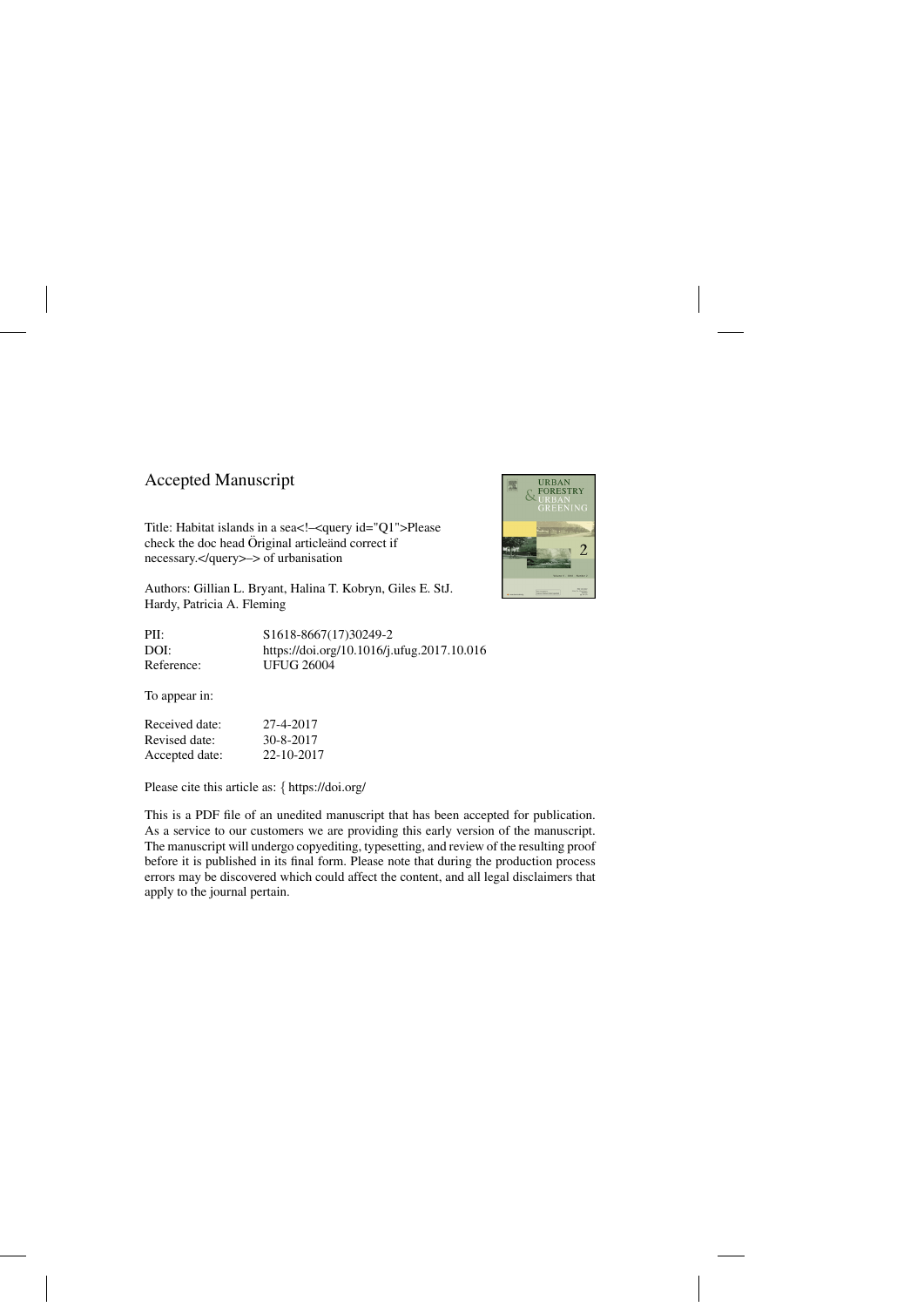*Urban Forestry & Urban Greening*

# **Habitat islands in a sea of urbanisation**

Gillian L. Bryant, Halina T. Kobryn, Giles E. StJ. Hardy, and Patricia A. Fleming\*

School of Veterinary and Life Sciences, Murdoch University, South Street, Murdoch, WA 6152

\*Corresponding author. Email[: t.fleming@murdoch.edu.au](mailto:t.fleming@murdoch.edu.au) +61 8 9360 6577

### **ORCIDs:**

Kobryn: 0000-0003-1004-7593

Hardy: 0000-0001-7419-5064

Fleming: 0000-0002-0626-3851

# **Highlights**

- Digging mammals, such as quenda, contribute to ecosystem services and bushland health.
- We studied quenda presence across the fastest growing Australian regional city.
- Quenda persist in urban bushland reserves, despite proximity to roads and housing.
- Vegetation extent and condition are primary factors correlated with their presence.
- Quenda avoid reserves frequented by people walking dogs.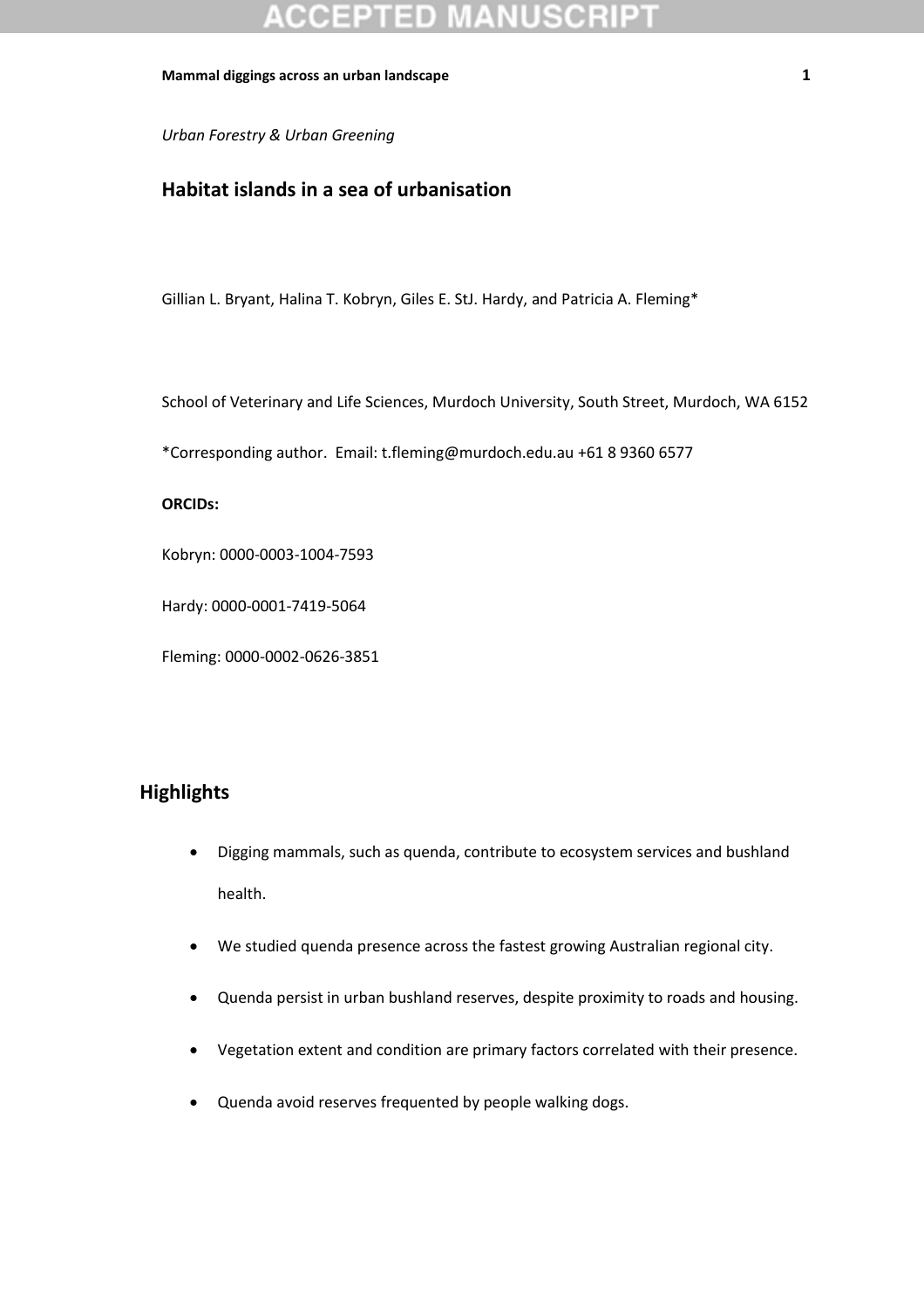# **Abstract**

Cities can provide important habitat for wildlife conservation. Many species do not make much use of anthropogenic resources, but instead are largely reliant on natural habitat remaining within a matrix of urban development, and are engulfed by encroaching housing development. Understanding which factors influence their presence and activities will allow us to manage these habitat remnants for biodiversity conservation. To this aim, we carried out a field survey recording evidence of quenda (*Isoodon obesulus fusciventer*) foraging digs over 106 reserves managed by the City of Mandurah, the fastest growing regional city in Australia. We identified vegetation extent and condition as primary factors correlated with the presence of quenda digging activity. In addition, the extent of canopy cover and amount of woody debris are important habitat variables to quenda, while there was a negative correlation with access to the reserves by domestic dogs (*Canis lupus familiaris*). Although we included a range of urbanisation measures in the analyses (including the amount of roads nearby to each reserve, the distance to roads and the distance to buildings), none were correlated with quenda digging activity. This study indicates that quenda can persist in the urban landscape despite human activities, but highlights the importance of protected bushland reserves for their conservation.

**Key words:** bandicoot; novel habitat; mammal; Peramelidae; predator; urbanisation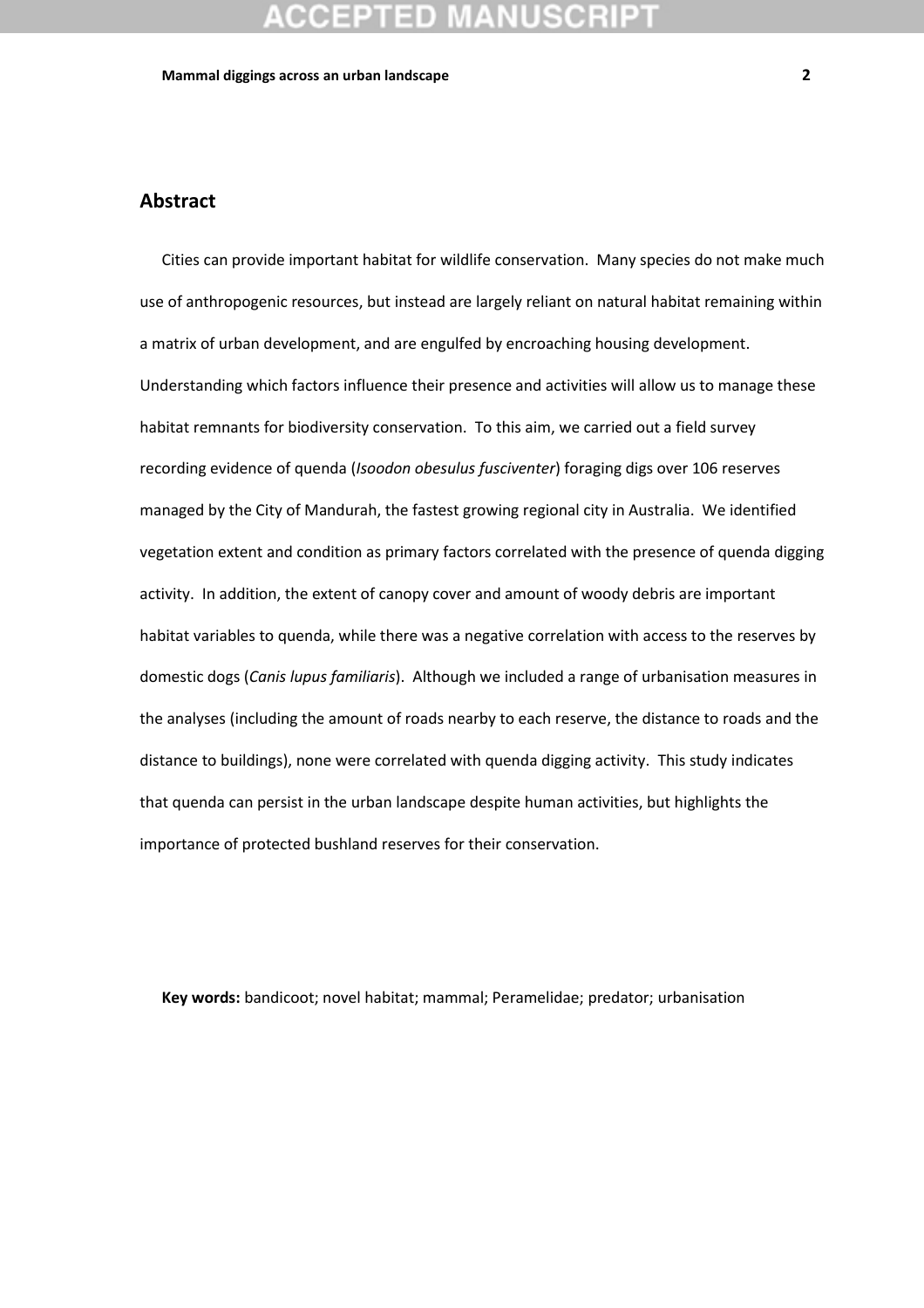## **Introduction**

The spread of anthropogenic development across the globe has created many novel environments (Ellis and Ramankutty, 2008; Ramalho and Hobbs, 2012) that provide unique opportunities for wildlife. Although some species actively avoid urban areas ('urban avoiders', sensu McKinney, 2006; 'urbanophobes', sensu Witte et al., 1985), cities can also provide important habitat for many others, and can therefore be important locations for biodiversity conservation (Miller and Hobbs, 2002). Many synanthropic species ('urban exploiters', sensu McKinney, 2006) actively invade cities, where they exploit anthropogenic food and shelter to attain population densities far above those found for rural habitats (Bateman and Fleming, 2012). Other species do not make much use of anthropogenic resources, but rather are largely reliant on natural habitat lying within a matrix of urban development. These engulfed populations face the challenge of maintaining movement through an increasingly fractured landscape to access remnant patches of suitable habitat, have to adapt to declining habitat quality and encroachment of weeds, as well as the presence of introduced feral and domestic predators within these habitat patches.

Urban sprawl in Western Australia has resulted from a marked population increase over the last two decades. Perth is the most rapidly growing of all Australia's major cities. The development of housing now stretches more than 120 km north to south, joining up with Mandurah, Australia's fastest growing regional city. This human population explosion has rapidly changed the landscape to a sea of buildings, urban parks, and roads. However, there are still at least 1,000 isolated patches of remnant native vegetation within this Perth-Mandurah urban footprint – vital bushland spaces for our persisting plant and animal biodiversity, and to serve community as parks. In a country where the vast majority of the population live in a city, planning of future development needs to take into account the habitat for endemic fauna and flora to retain the quality of life that Australians currently experience.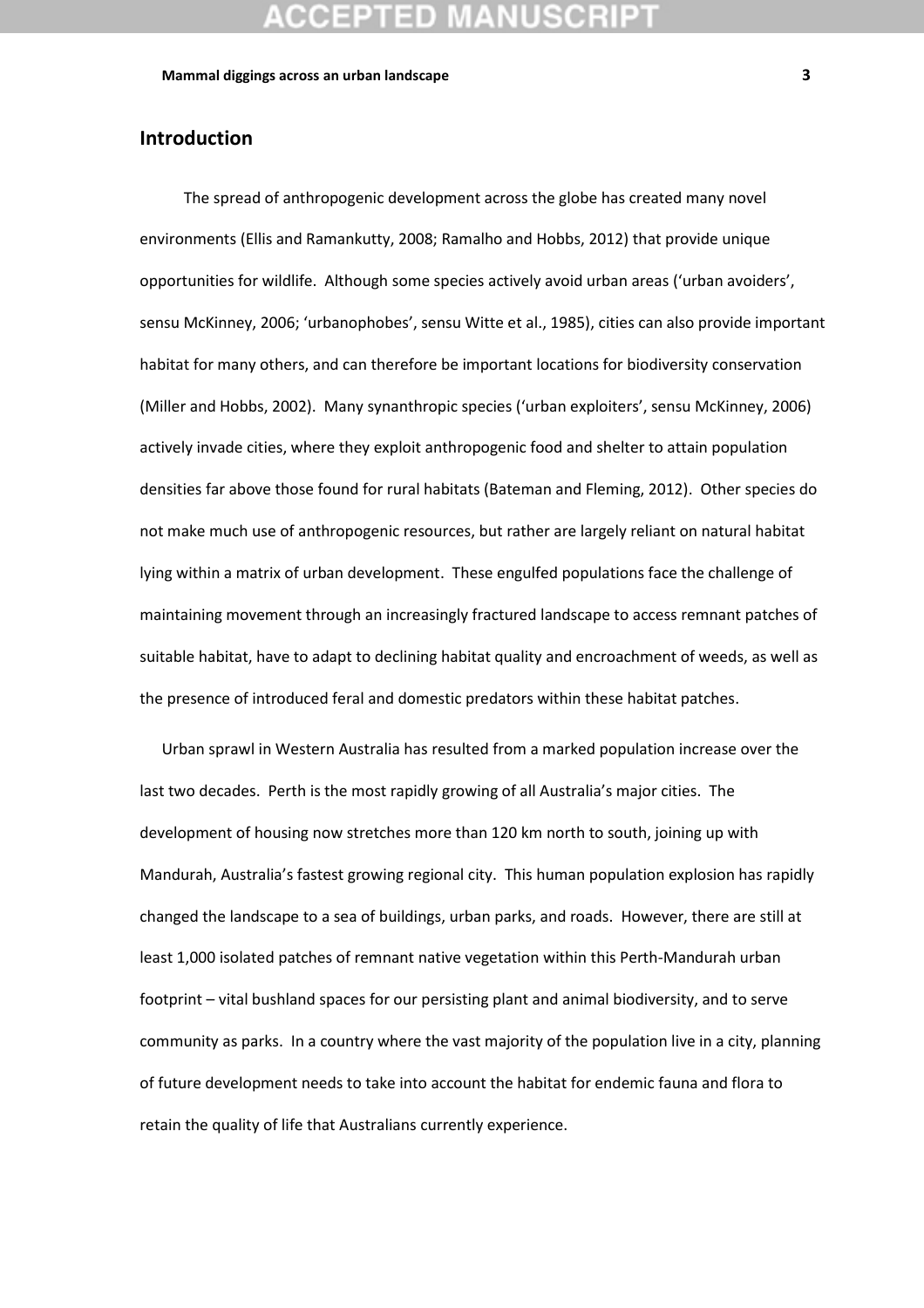Digging mammals can play an important role in maintaining healthy urban bushlands. These ecosystem engineers turn over substantial volumes of soil as they dig to forage on invertebrates, subterranean fungi, and plant material (e.g. Valentine et al., 2013; Valentine et al., 2017). Their digging activities drive ecosystem processes such as soil formation, water infiltration, nutrient cycling, and seedling recruitment (reviewed by Davidson et al., 2012; Eldridge et al., 2012; Fleming et al., 2014). Additionally, mycophagous mammals disperse beneficial fungi (e.g. mycorrhizae) and their diggings (Fig. 1) can create suitable sites for microbial growth. Mammal diggings and their scats can therefore increase plant vigour and resilience, increase biodiversity, and consequently improve ecosystem functioning.

Bandicoots (Peramelidae) manipulate and move soil using their strong forefeet and claws (biopedturbation) as they forage for mycorrhizal fungi, invertebrates, tubers and seeds. The quenda (*Isoodon obesulus fusciventer*) is one of five subspecies of southern brown bandicoot, although quenda are sufficiently different from eastern states subspecies (Westerman et al., 2012) to warrant being classified a species on its own (K. Travouillon WA Museum pers. comm.). Quenda play an important role in ecosystem regulation, with an individual quenda creating up to 45 foraging pits a night and displacing ~10 kg soil/day (up to 3.9 tonnes soil/year) (Valentine et al., 2013).

Many bandicoot species have not fared well in the face of urbanisation. For example, in the greater Melbourne area, there has been a wave of local extinctions of *Isoodon obesulus obesulus*  populations emanating outwards from the city as urban development has expanded (Maclagan, 2016). By contrast, quenda have remained present as their habitat has steadily become engulfed by urban development in Western Australia (Howard et al., 2014). However, habitat availability for quenda is decreasing daily; connecting and enhancing bushland remnants can increase their functional role for biodiversity conservation.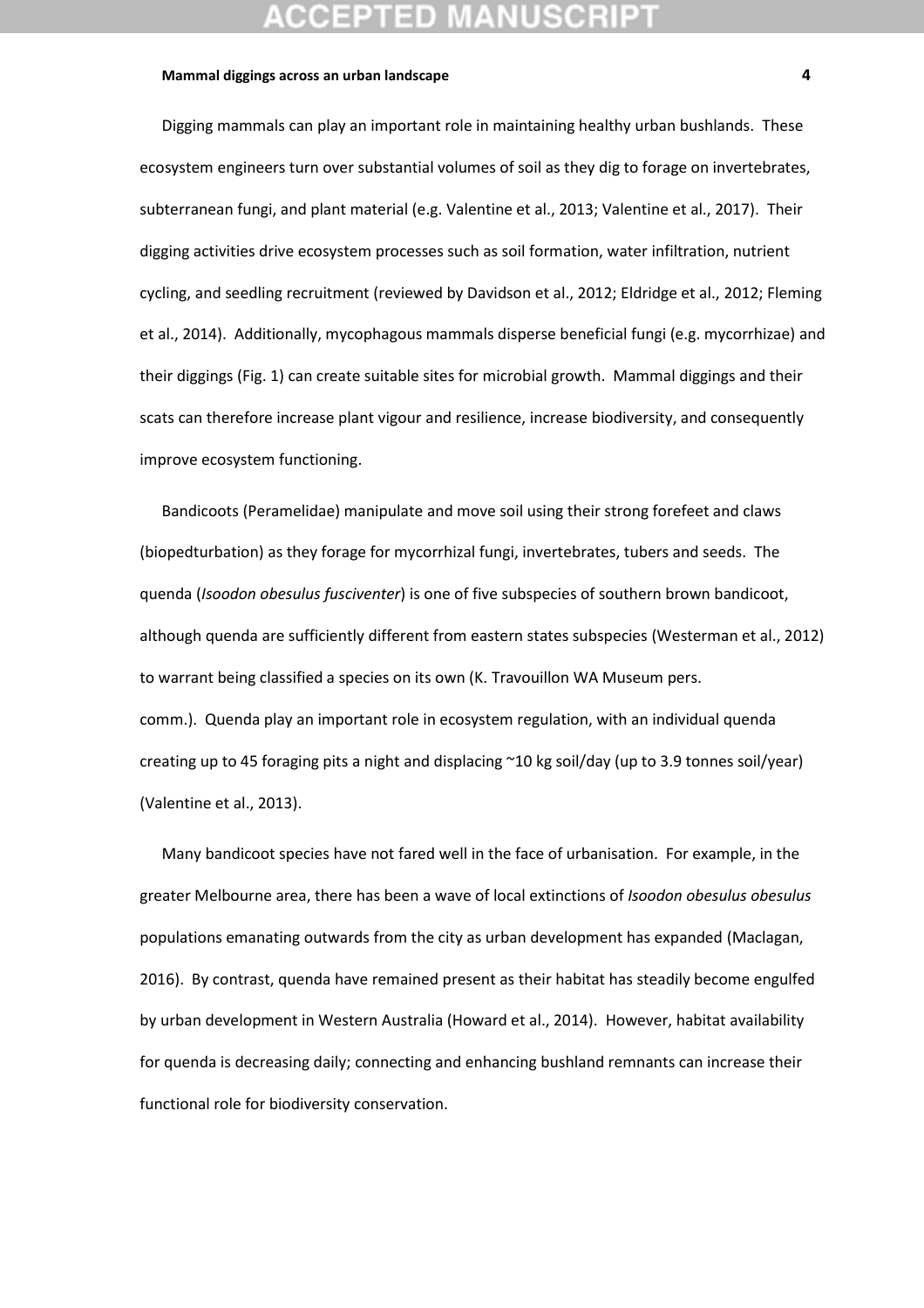Because bandicoots, on account of their body shape (Coetsee et al., 2016), are notoriously difficult to attach radio-tracking devices to for long-term monitoring of post-translocation survival (Nastov, 2009), there has been little evidence for the success of translocated quenda populations. Some studies suggest success in the short-term (Cairnes, 2007), while animals also readily disperse from the release site (Nastov, 2009) and are vulnerable to starvation, predation, and injury on roads (Mawson, 2004). Despite this scant and contradictory evidence, quenda are regularly trapped and relocated to make way for ongoing housing development that invariably means loss of fauna habitat. City councils need to approve clearing for developments, but also need to identify suitable bushland sites for translocation of moved animals. Translocation sites need to be identified with consideration of resident animals and well as habitat quality, as the presence of quenda is strongly correlated with the amount of native vegetation present (Howard et al., 2014). Identifying population strongholds and factors that are correlated with quenda presence may therefore assist with appropriate site selection for translocated animals.

In addition to the existence of suitable habitat and resident quenda populations, vulnerability of urban bandicoot populations to introduced predators also needs to be given consideration. A previous citizen science study on quenda in the Perth metropolitan area found that predation accounted for 30% or mortality events (113 reported quenda deaths), with 98% of the predators being identified as cats (*Felis catus*), dogs (*Canis lupus familiaris*), or red foxes (*Vulpes vulpes*) (the remaining 2% by raptors) (Howard et al., 2014). Many urban bushland reserves have red foxes present, with numbers controlled on an ad hoc basis by pest management services contracted by Shire or City Councils. Although there are laws requiring domestic cats are de-sexed and microchipped (Western Australia *Cat Act 2011*), stray and domestic cats are not restricted (by law) in regard to their movements through reserves. And finally, many reserves allow dog walkers, with dogs permitted on and off the lead. A key aspect of the suitability of reserves is therefore whether there is sufficient suitable cover to reduce predation risk for bandicoots.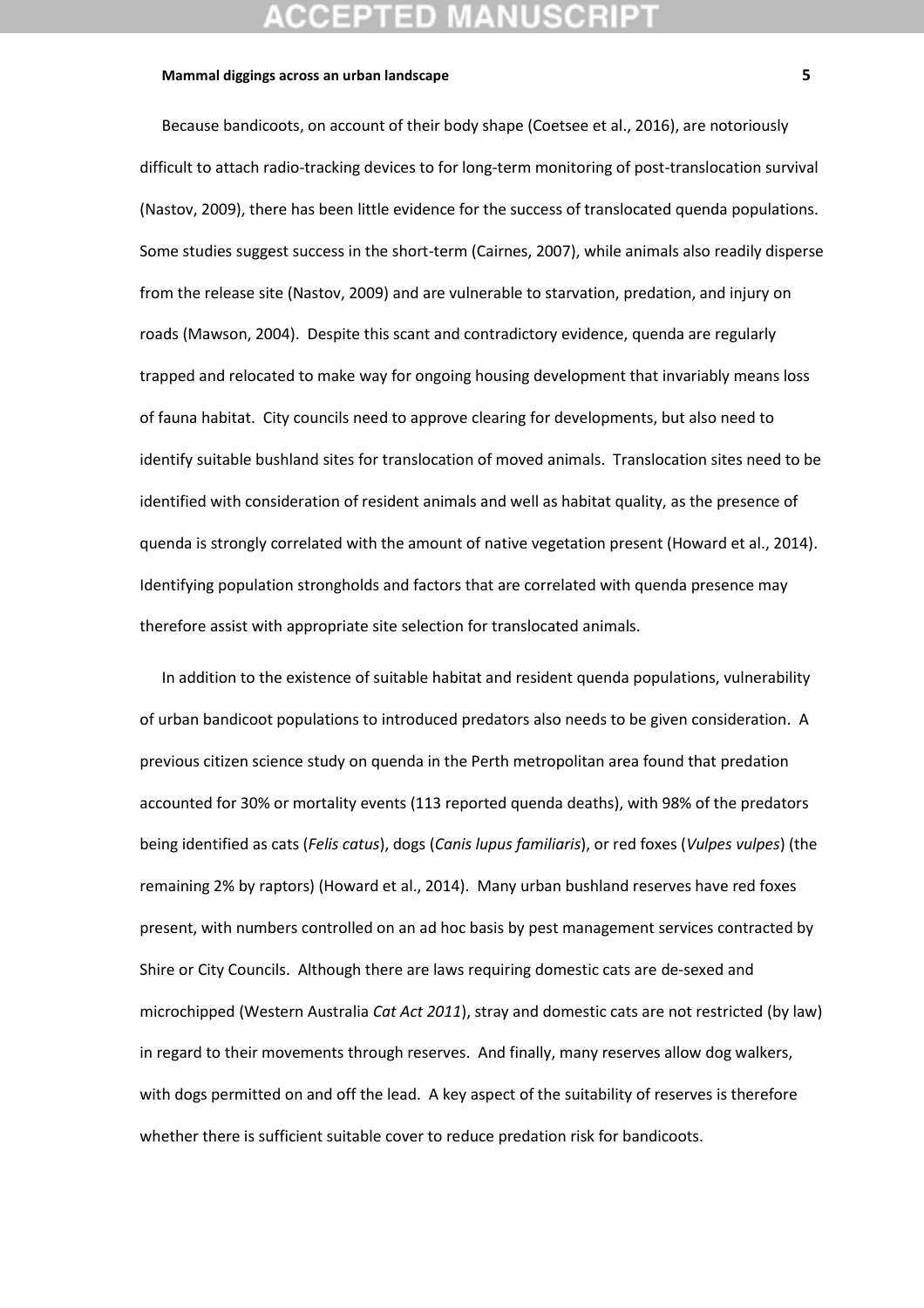In this study, we set out to identify factors that were correlated with the presence of quenda foraging digs across the urban bushland reserves. Comparing different activity levels with environmental measures may indicate factors that deter these animals from foraging at particular sites. This study therefore sets out to increase understanding of the ecology and habitat requirements for conservation of quenda, informing management.

### **Methods**

Reserves managed by Mandurah were identified through GIS maps produced using the City of Mandurah's Management Order layer. Over the period from  $8<sup>th</sup>$  - 15<sup>th</sup> July 2014 (i.e. mid-winter), a census of 106 reserves was carried out to quantify quenda digging activity across the city and capture a range of habitat variables that could be linked with quenda presence. Following field surveys, GIS analysis of these sites was undertaken and the data were analysed statistically for associations with the identified factors.

Quenda presence and level of digging activity was quantified for each location through field survey for signs of foraging digs. Foraging digs were identified based on their distinctive size and shape (Figure 1); these diggings are conical in shape (following the shape of their nose and mandible) with an average diameter of  $100.9 \pm 3.9$  mm, depth of 69.6  $\pm$  3.2 mm (depth range 35– 135 mm), and volume of 191  $\pm$  15 ml (Valentine et al., 2013). The foraging digs are sufficiently distinctive; no other species present create similar sign.

The reserves surveyed ranged from urban parks, estuary foreshore areas, vegetated reserves, and bush pockets. The GPS location of each site was recorded (Garmin GPS72H, Garmin Corporation, Taiwan) and its location described (e.g. closest street names and/or name of reserve if present). At each of the 106 study locations, we surveyed for quenda digs, and then carried out a broad habitat survey, focussing on the whole reserve, and then recording at a smaller scale using quadrats located at the approximate centre of each reserve (or the largest remnant patch of bush was targeted for urban parks where available) (Table 1).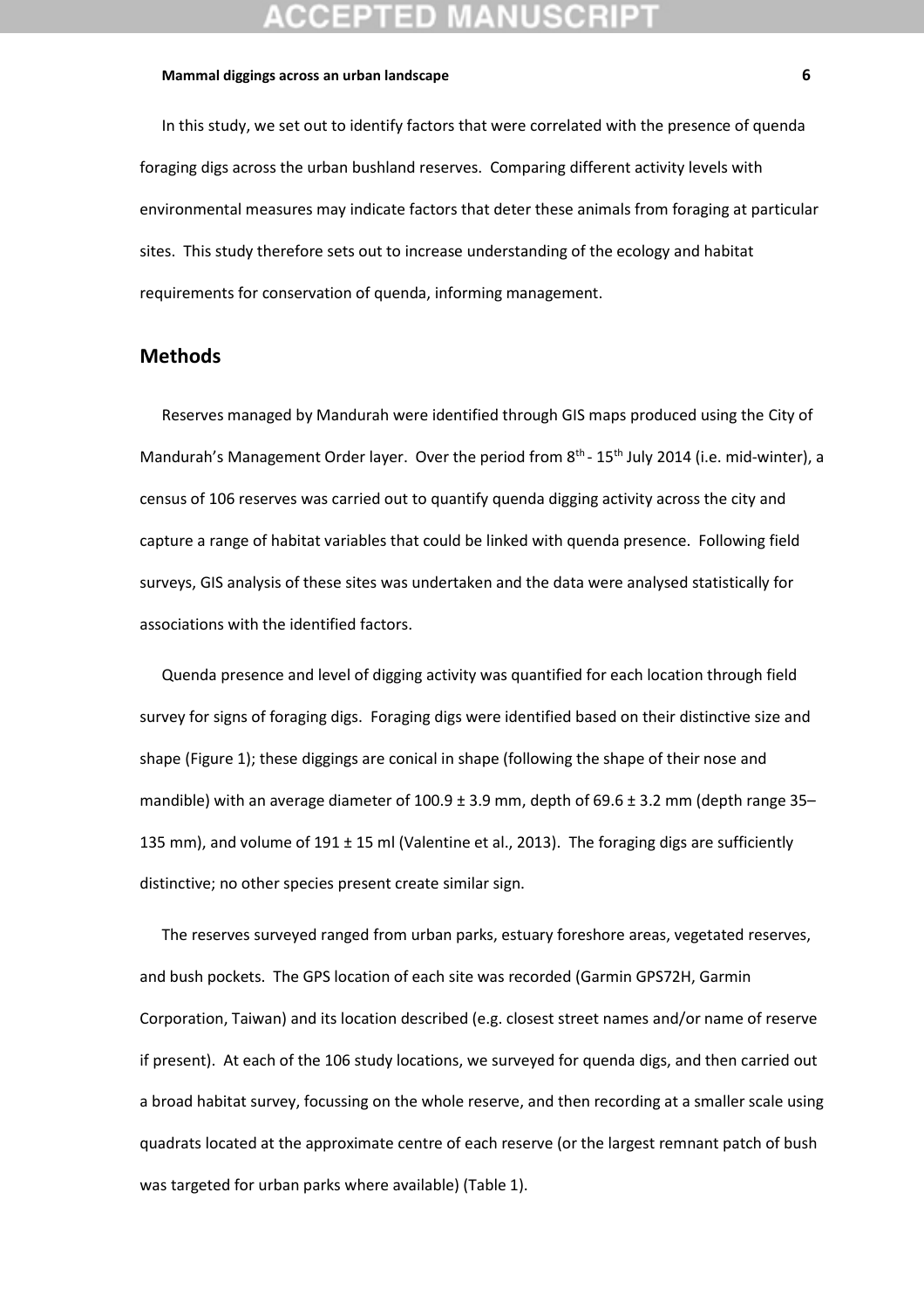Fences around reserves ranged from wire barricades (cyclone barrier fences, ring-lock), which varied in terms of state of repair and sometimes were not complete on all sides of the reserve. Due to the highly variable nature of fencing around the reserves, we did not include the presence of fences around reserves per in our statistical analysis, but did use evidence of fencing to assess the likelihood that stray and domestic dogs could access the reserves. We assumed that there was no dogs in a reserve ('no dogs=0') where there was suitable fencing and signage precluding dogs. We assumed that dogs were present ('dogs present=1') where there was signage indicating dogs were allowed off lead, allowed on a lead, or there was no signage precluding dogs but evidence that dogs had been present (e.g. scats, footprints, dogs present at the time of data recording). We attempted to record evidence of cats and foxes in reserves, but there was insufficient sign at the time of the survey to make this attempt valuable.

We also collected data for a GIS-based desktop survey of each site using ArcGIS 10.2 software (Environmental Systems Research Institute, USA). We obtained GIS layers for management and bushland shape (custodians: City of Mandurah) and native vegetation extent (2014 custodian: Department of Agriculture & Food WA). We used the Buffer function in ArcGIS to create 200 m and 2,000 m buffers and clipped these buffers to available land area (i.e. removing watercourses such as the ocean or estuary). The available land area buffers were intersected with GIS data layers to identify the extent of available native vegetation and road density. The Distance function was used to calculate proximity of closest road, urban development, wetland and native vegetation.

A multiple regression analysis (Statistica 8.0, Statsoft Inc, 2007), with a multinomial distribution and a logit link function, was used to determine which factors were most strongly correlated with the level of quenda digging activity across Mandurah. The variables listed in Table 1 were included as independent factors and quenda digging activity as the dependent factor.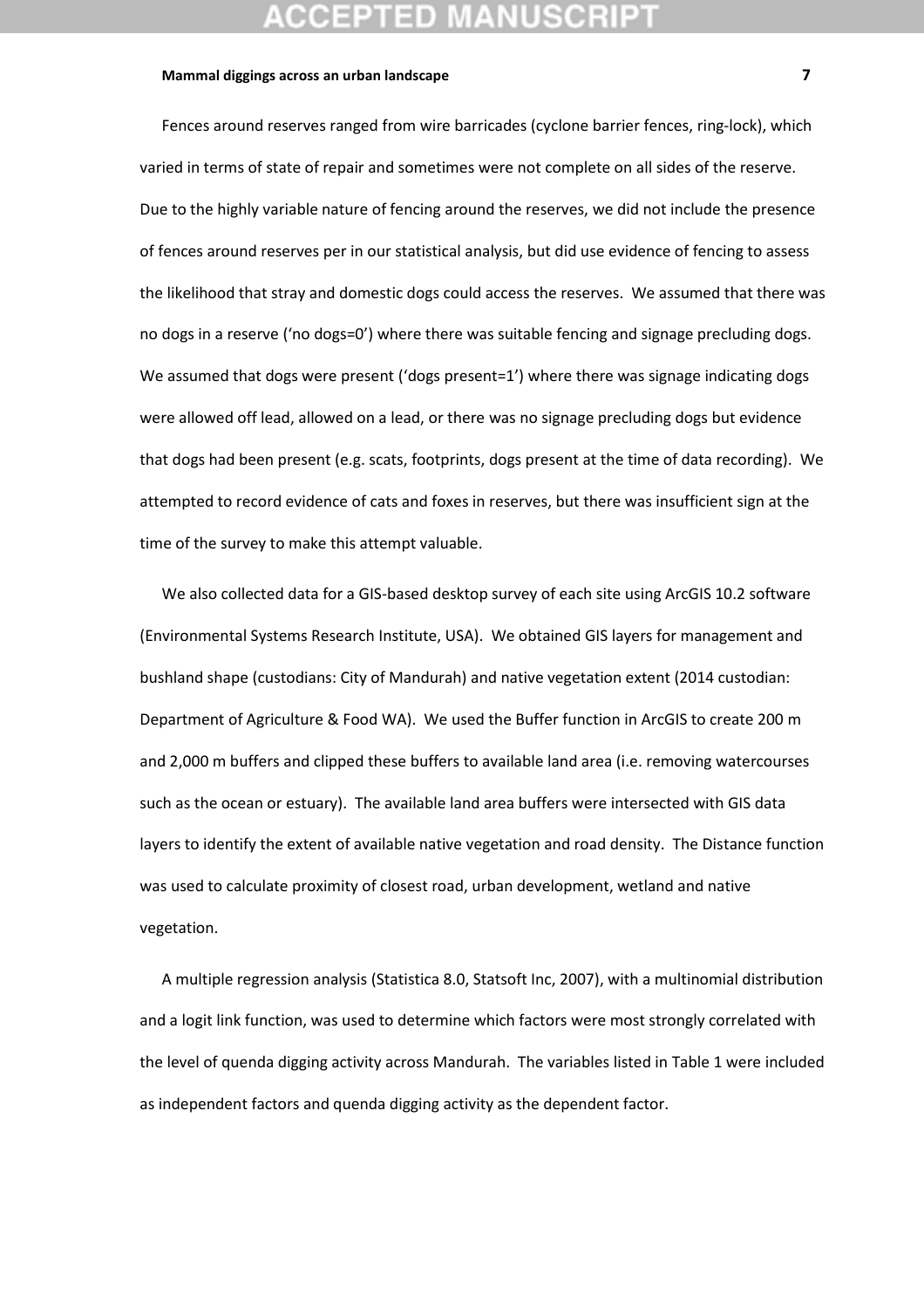## **Results**

We recorded quenda foraging digs for 106 reserves covering the entire study area (Figure 2). Although we surveyed numerous small reserves within the highly urbanised centre of this range, there were no digs recorded in the central zone of Mandurah.

Quenda digging activity was correlated with a range of habitat variables (Table 2). We found more quenda foraging digs for reserves with a higher percentage canopy cover, more woody debris, and greater percentage cover of native vegetation within a 200 m buffer of the site (Figure 3a-c). In addition, reserves that were categorised as having the best quality vegetation condition (i.e. 'excellent') usually had more quenda digging activity and there was quenda digging activity in numerous reserves categorised as 'good' and 'mediocre' (Table 3, Figure 3d; Appendix 1). Presence of domestic dogs on the reserve was also significantly correlated with the presence of quenda foraging digs (Figure 3e, Table 2).

Interestingly, factors that are correlated with the degree of urbanisation, including the distance to roads, the amount of linear meters of roads within buffer zones surrounding the reserves and also the distance to any urban development such as buildings (houses, offices etc.) were not significantly correlated with the amount of quenda digging activity.

### **Discussion**

Many mammal species are excellent urban adapters, persisting in novel urban and peri-urban landscapes, despite high levels of human disturbance. Quenda appear to be one of those species. Somewhat surprisingly, the GIS measures we used in our analyses to indicate urbanisation (e.g. density of roads and urban development and distances to roads) were not significantly correlated with quenda activity within reserves across the city. Instead, habitat quality (including canopy cover, native vegetation extent, and woody debris) was strongly correlated with quenda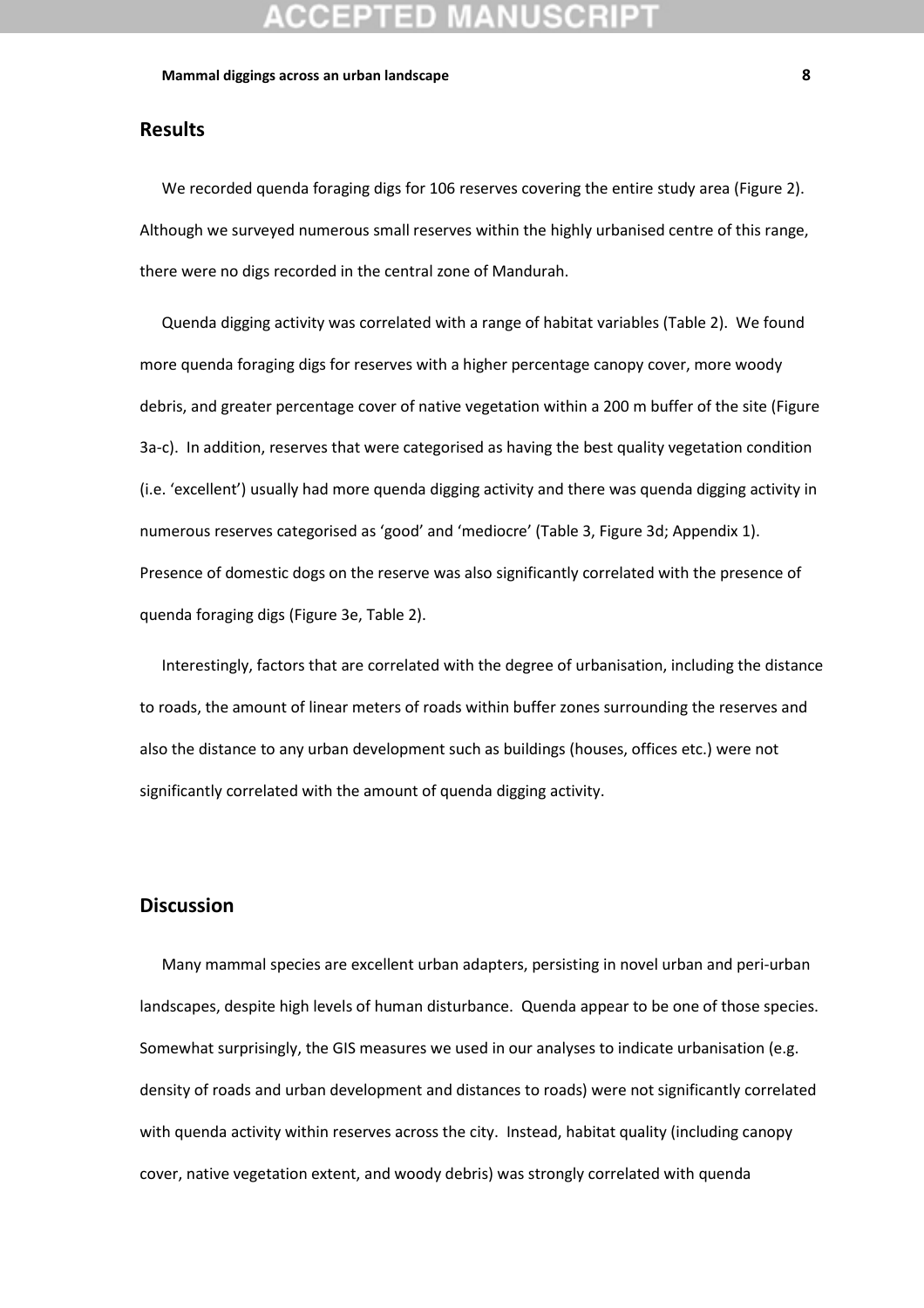persistence. Quenda digging activity was greater for reserves classified as 'excellent', 'good' and 'mediocre' condition (Table 3), than in reserves categorised with lower quality category (e.g. 'poor', 'degraded' or 'urban park'). Most notably, we found marked differences in quenda activity between reserves where domestic dogs were present or excluded (e.g. through fencing or signage). Bandicoots may therefore persist in highly developed novel landscapes, as long as there is suitable habitat for foraging and protection from predators. Urban areas may suit bandicoots due to the complexity of habitats available, with the mosaic of open sites for foraging and protective cover for rest sites within the urban matrix likely to suit their feeding and nesting requirements.

Bandicoots make use of a range of novel habitats in urban environments for foraging. Quenda regularly forage across open lawns (this study; Fitzgibbon et al., 2011). Long-nosed bandicoots (*Parameles nasuta*) utilise open areas, spending two-thirds of foraging time in the open, and a lack of understorey and absence of leaf litter have been identified as major microhabitat features reflecting their habitat choice (Chambers and Dickman, 2002). The density of bandicoot foraging digs made by eastern barred bandicoot (*Parameles gunnii*) is positively correlated with ground cover and plant height, although they also forage over garden lawns (Dufty, 1991). Open areas could also provide better manoeuvrability or increased visibility of predators during foraging (Chambers and Dickman, 2002).

Dense, structurally complex cover is required by bandicoots for protective diurnal nest sites (e.g. Chambers and Dickman, 2002; Fitzgibbon et al., 2011; Mallick et al., 1997). Man-made debris (e.g. corrugated iron, timber and machinery), has been recorded as opportunistically used for nest sites (Dufty, 1991), in addition to vegetation in suburban gardens (Seebeck, 1979). Long-nosed bandicoots primarily nest during daylight hours in dense (>60% cover) scrub vegetation, especially in thickets of introduced weedy species (e.g. *Lantana camara* or Pampas grass *Cortaderia selloana*) (Chambers and Dickman, 2002) or blackberry (*Rubus fruticosus* aggregate) (Mallick et al.,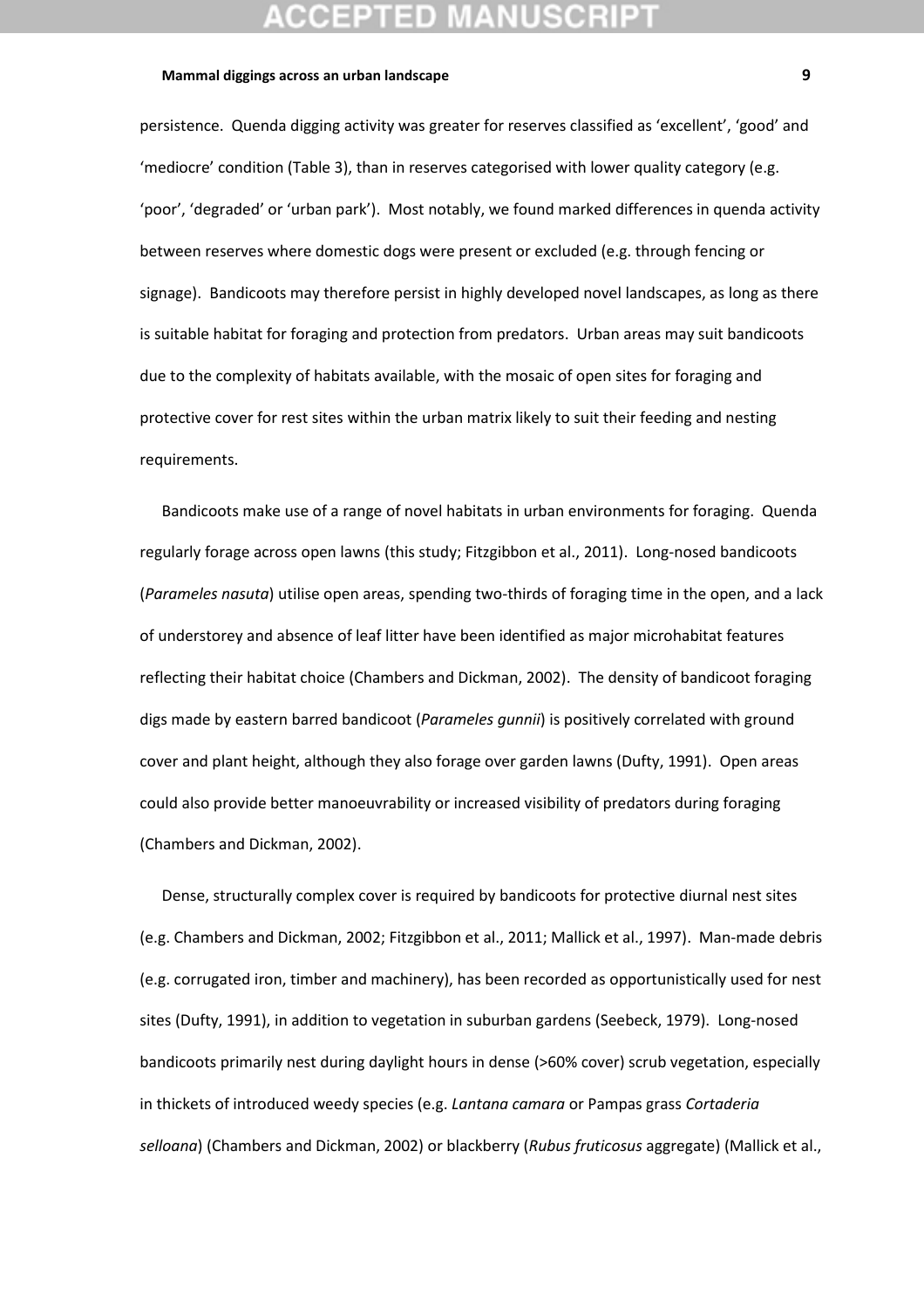1997). Southern brown bandicoots also make extensive use of blackberry thickets (Packer et al., 2016; Paull, 1993), and in a study across 13 study sites in South Australia, were more abundant in sites with heavily disturbed vegetation dominated by blackberry (Packer et al., 2016). Bandicoots therefore appear to prefer dense vegetation, irrespective of the nature of this vegetation. Their use of invasive shrubs (e.g. *Lantana*, blackberry) presents a conundrum for bandicoot conservation management in urban landscapes (Mallick et al., 1997); these novel habitats may traditionally be perceived as having limited value for ecological restoration, and yet these ecosystems have value (Perring et al., 2013; Standish et al., 2013) if removal of weeds would result in increased vulnerability of bandicoots to introduced predators.

Our data showing reduced quenda activity at parks where there was evidence of domestic dogs supports the results of Carthey and Banks (2012), who found that bandicoots in Sydney avoid backyards with domestic dogs (but not domestic cats). By contrast, in Hobart, Tasmania, where dingos (*C. lupus dingo*) have never been present, bandicoots appear to be naïve to the presence of both dogs and cats (Frank et al., 2016). The recent citizen science study on quenda in the Perth metropolitan area reported quenda living and sometimes even feeding side-by-side with resident cats and dogs (Howard et al., 2014), despite the potential predation risk. We could not take into account domestic cat ownership in our study, although numerous stray/domestic cats were observed on occasion moving into and out of the reserves during the study. We also did not record evidence of red fox presence, although these predators are known to have a substantial impact on quenda populations (e.g. Abbott and Whitford, 2001; Harris et al., 2010). Proper survey of the numbers of these predators would require longer-term monitoring (e.g. with camera traps).

We are currently managing ecosystems that have undergone a massive loss of ecosystem processes over the last ~200 years (Fleming et al., 2014). The loss of digging mammals from our urban landscapes can lead to untold outcomes in the future, and it is quite likely that the effects of lost tree recruitment have yet to be felt for many systems. For example, without digging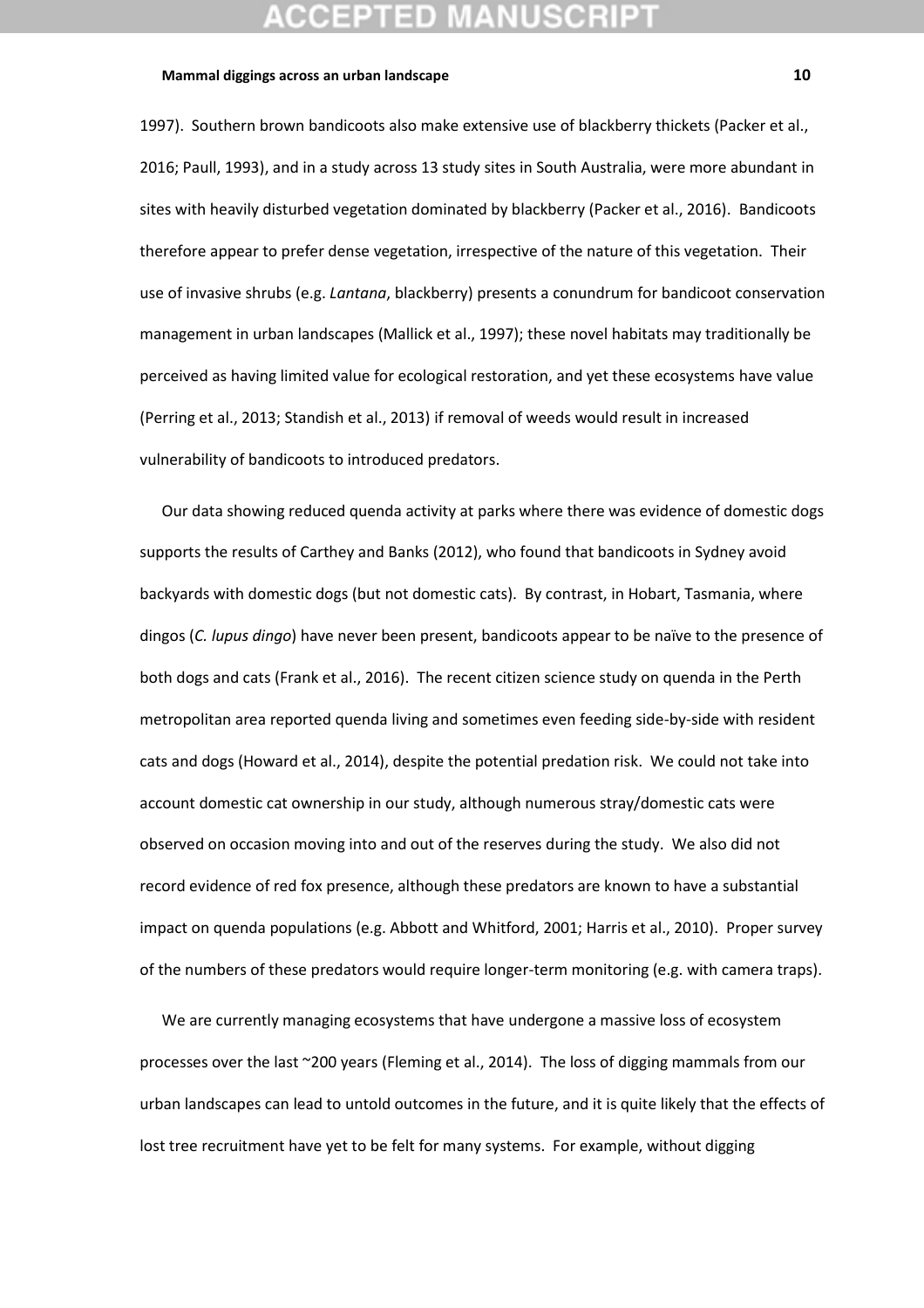mammals to break up the hydrophobic surface crust of the soil and create a heterogeneous surface (e.g. Eldridge and Mensinga, 2007; Garkaklis et al., 1998), plant seeds are more likely to fall prey to seed predators and are less likely to find suitable sites for germination, leading to reduced recruitment (e.g. Alkon, 1999; Guo, 1996; James and Eldridge, 2007; Murphy et al., 2005; Newell, 2008). Maintaining populations of urban quenda can therefore serve to ensure healthy bushland reserves within the urban matrix, and their foraging digging activity needs to be recognised for its ecological value rather than as a social nuisance.

### **Conclusions and recommendations for management**

We identified which of 106 reserves were currently being used by quenda, and therefore could be suitable for future translocations.

Vegetation condition was clearly a primary factor associated with the presence of quenda across the reserves surveyed. Actions such as weed control and feral pig control may serve to improve habitat quality.

Control of introduced predators is also a priority, including baiting or trapping for red foxes and feral cats, increased signage for dog owners, as well as installing fences around or within reserves to delineate habitat for quenda.

Understanding how quenda move between habitat patches is important, because even small populations can be viable if they are embedded in a permeable landscape that offers opportunities for individuals to move between seasonally available resources and for genetic mixing. Managing these animals at the metapopulation level, enabling movement that could preserve long-term genetic viability of populations through underpasses and vegetation corridors, can ensure the future for urban quenda.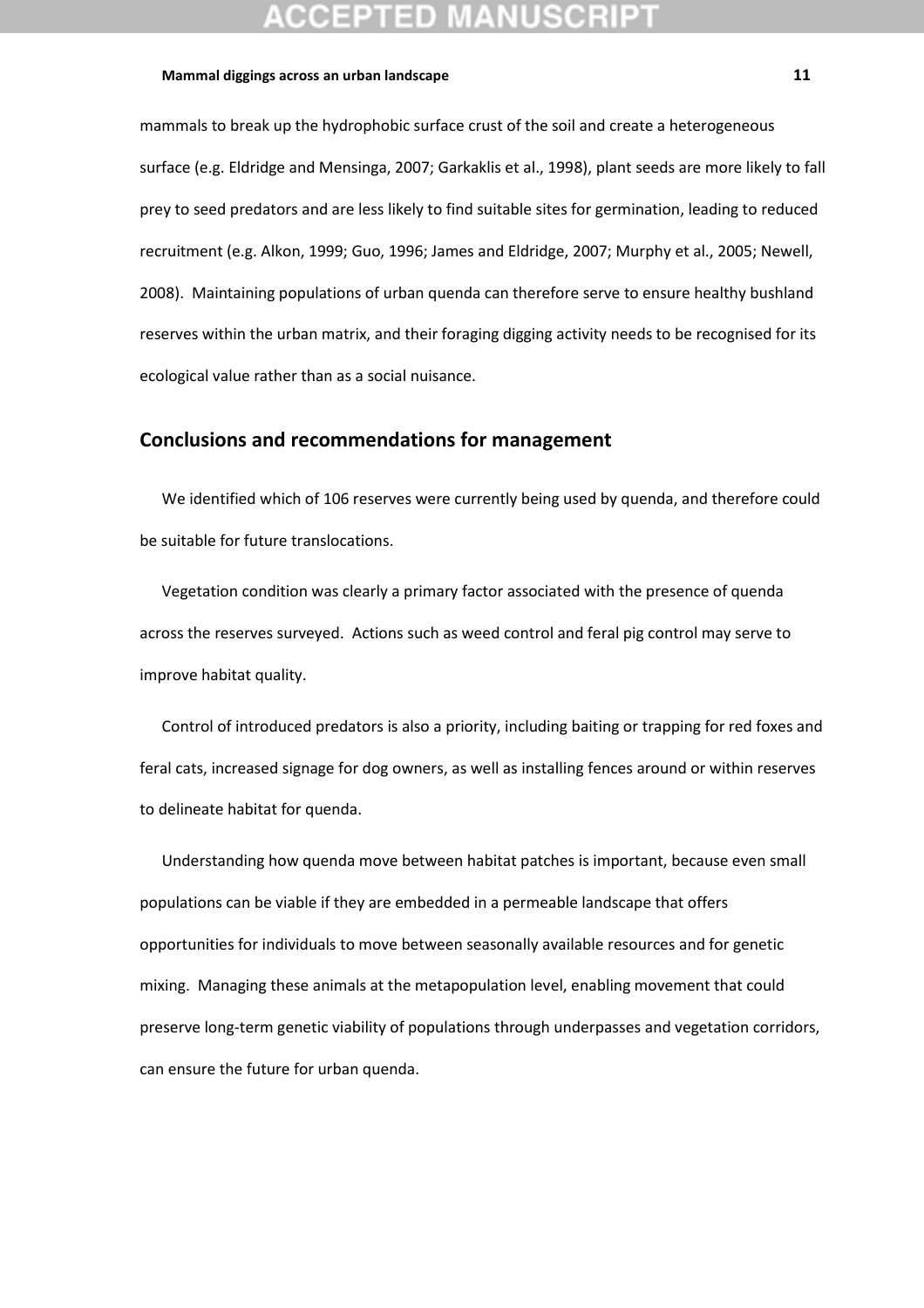# **Acknowledgements**

This work was funded by the City of Mandurah and the Research Centre for Climate Change

Woodland and Forest Health. Our thanks to Brett Brenchley for his support and to Kenny

Travouillon (WA Museum) for contributions.

# **References**

Abbott, I., Whitford, K.R., 2001. Conservation of vertebrate fauna using hollows in forests of southwest Western Australia: Strategic risk assessment in relation to ecology, policy, planning, and operations management. Pacific Conservation Biology 7, 240-255.

Alkon, P., 1999. Microhabitat to landscape impacts: crested porcupine digs in the Negev Desert highlands. Journal of Arid Environments 41, 183-202.

Bateman, P.W., Fleming, P.A., 2012. Big city life: carnivores in urban environments. J. Zool., Lond. 287, 1-23.

Cairnes, J.M., 2007. Translocating the southern brown bandicoot (*Isoodon obesulus fusciventer*) into an urban area of remnant bushland is successful in the short-term, Animal Science. The University of Western Australia.

Carthey, A.J.R., Banks, P.B., 2012. When does an alien become a native species? A vulnerable native mammal recognizes and responds to its long-term alien predator. PLoS One 7, e31804.

Chambers, L.K., Dickman, C.R., 2002. Habitat selection of the long-nosed bandicoot, *Perameles nasuta* (Mammalia, Peramelidae), in a patchy urban environment. Austral Ecology 27, 334-342.

Coetsee, A., Harley, D., Lynch, M., Coulson, G., de Milliano, J., Cooper, M., Groenewegen, R., 2016. Radio-transmitter attachment methods for monitoring the endangered eastern barred bandicoot (*Perameles gunnii*). Australian Mammalogy 38, 221-231.

Davidson, A.D., Detling, J.K., Brown, J.H., 2012. Ecological roles and conservation challenges of social, burrowing, herbivorous mammals in the world's grasslands. Frontiers in Ecology and the Environment 10, 477-486.

Dufty, A.C., 1991. Some population characteristics of *Perameles gunnii* in Victoria. Wildl. Res. 18, 355-365.

Eldridge, D.J., Koen, T.B., Killgore, A., Huang, N., Whitford, W.G., 2012. Animal foraging as a mechanism for sediment movement and soil nutrient development: evidence from the semi-arid Australian woodlands and the Chihuahuan Desert. Geomorphology 157-158, 131-141.

Eldridge, D.J., Mensinga, A., 2007. Foraging pits of the short-beaked echidna (*Tachyglossus aculeatus*) as small-scale patches in a semi-arid Australian box woodland. Soil Biology and Biochemistry 39, 1055-1065.

Ellis, E.C., Ramankutty, N., 2008. Putting people in the map: anthropogenic biomes of the world. Front. Eco. Env. 6, 439-447.

Fitzgibbon, S.I., Wilson, R.S., Goldizen, A.W., 2011. The behavioural ecology and population dynamics of a cryptic ground-dwelling mammal in an urban Australian landscape. Austral Ecology 36, 722-732.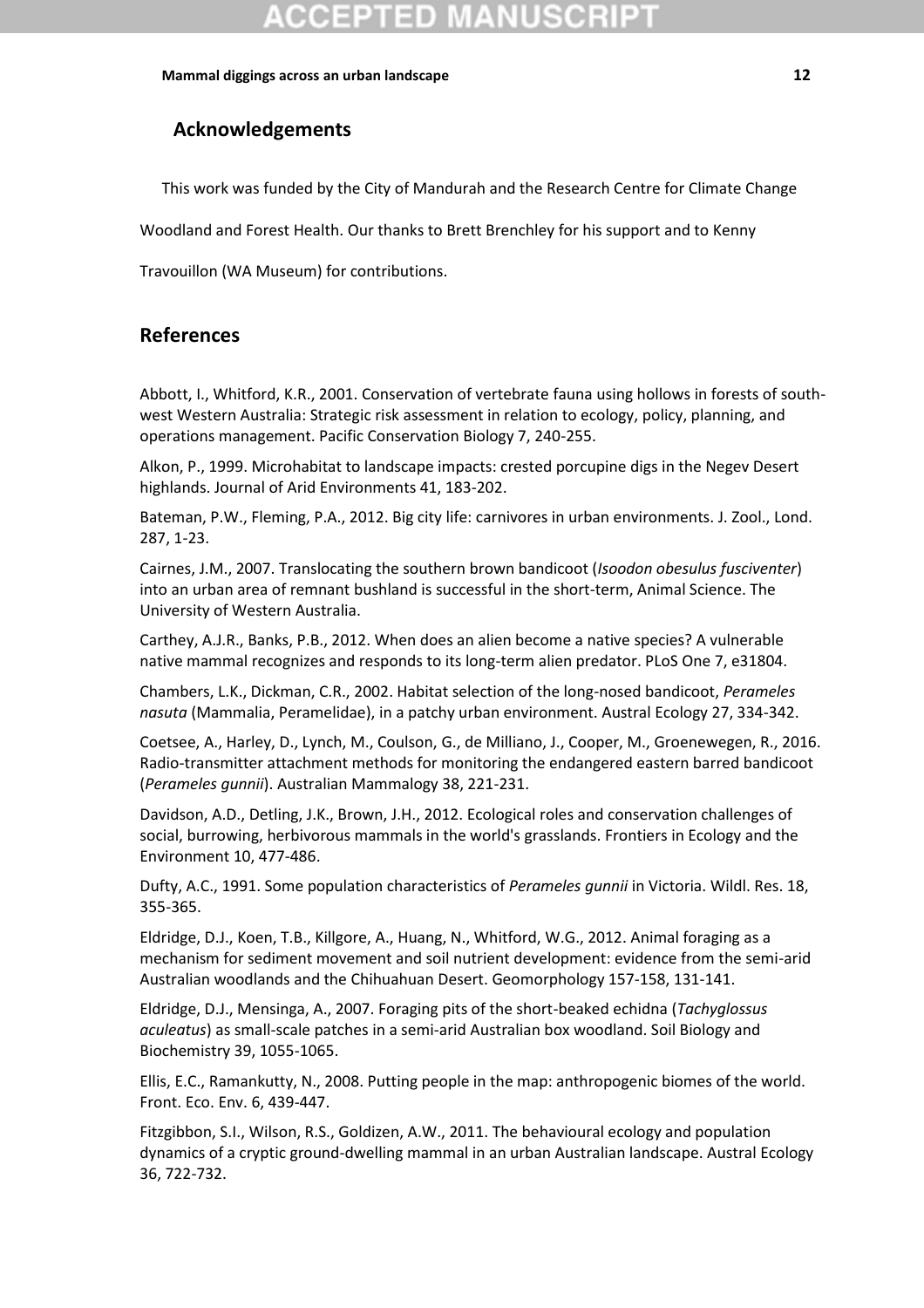Fleming, P.A., Anderson, H., Prendergast, A.S., Bretz, M.R., Valentine, L.E., Hardy, G.E.S., 2014. Is the loss of Australian digging mammals contributing to a deterioration in ecosystem function? Mammal Review 44, 94-108.

Frank, A.S.K., Carthey, A.J.R., Banks, P.B., 2016. Does historical coexistence with dingoes explain current avoidance of domestic dogs? Island bandicoots are naïve to dogs, unlike their mainland counterparts. PloS one 11, e0161447.

Garkaklis, M.J., Bradley, J.S., Wooller, R.D., 1998. The effects of woylie (*Bettongia penicillata*) foraging on soil water repellency and water infiltration in heavy textured soils in southwestern Australia. Australian Journal of Ecology 23, 492-496.

Guo, Q., 1996. Effects of bannertail kangaroo rat mounds on small-scale plant community structure. Oecologia 106, 247-256.

Harris, I.M., Mills, H.R., Bencini, R., 2010. Multiple individual southern brown bandicoots (*Isoodon obesulus fusciventer*) and foxes (*Vulpes vulpes*) use underpasses installed at a new highway in Perth, Western Australia. Wildlife Research 37, 127-133.

Howard, K.H., Barrett, G., Ramalho, C.E., Friend, J.A., Boyland, R.J.I., Hudson, J., Wilson, B., 2014. Community Quenda Survey 2012. WWF-Australia and the Department of Parks and Wildlife, Western Australia, WWFAustralia, Perth, WA.

James, A.I., Eldridge, D.J., 2007. Reintroduction of fossorial native mammals and potential impacts on ecosystem processes in an Australian desert landscape. Biological Conservation 138, 351-359.

Maclagan, S., 2016. Ecology and conservation of the Southern Brown Bandicoot in an urbanising landscape. The Victorian Naturalist: Contributions 133, 103-106.

Mallick, S.A., Hocking, G.J., Driessen, M.M., 1997. Habitat requirements of the eastern barred bandicoot, *Perameles gunnii*, on agricultural land in Tasmania. Wildl. Res. 24, 237-243.

Mawson, P.R., 2004. Translocations and Fauna Reconstruction Sites: Western Shield review - February 2003. Conservation Science Western Australia 5, 108-121.

McKinney, M.L., 2006. Urbanization as a major cause of biotic homogenization. Biological Conservation 127, 247-260.

Miller, J.R., Hobbs, R.J., 2002. Conservation where people live and work. Conserv. Biol. 16, 330- 337.

Murphy, M.T., Garkaklis, M.J., Hardy, G.E.S.J., 2005. Seed caching by woylies *Bettongia penicillata* can increase sandalwood *Santalum spicatum* regeneration in Western Australia. Austral Ecology 30, 747–755.

Nastov, K., 2009. Investigating the success of translocating quenda (*Isoodon obesulus fusciventer*) into occupied habitats, Animal Science. The University of Western Australia.

Newell, J., 2008. The role of reintroduction of greater bilbies (*Macrotis lagotis*) and burrowing bettongs (*Bettongia lesueur*) in the ecological restoration of an arid ecosystem: foraging diggings, diet, and soil seed banks, School of Earth and Environmental Sciences. University of Adelaide, Adelaide, p. 190.

Packer, J.G., Delean, S., Kueffer, C., Prider, J., Abley, K., Facelli, J.M., Carthew, S.M., 2016. Native faunal communities depend on habitat from non-native plants in novel but not in natural ecosystems. Biodiv. Conserv. 25, 503-523.

Paull, D.J., 1993. The distribution, ecology and conservation of the southern brown bandicoot (*Isoodon obesulus obesulus*) in South Australia. University of Adelaide, Department of Geography.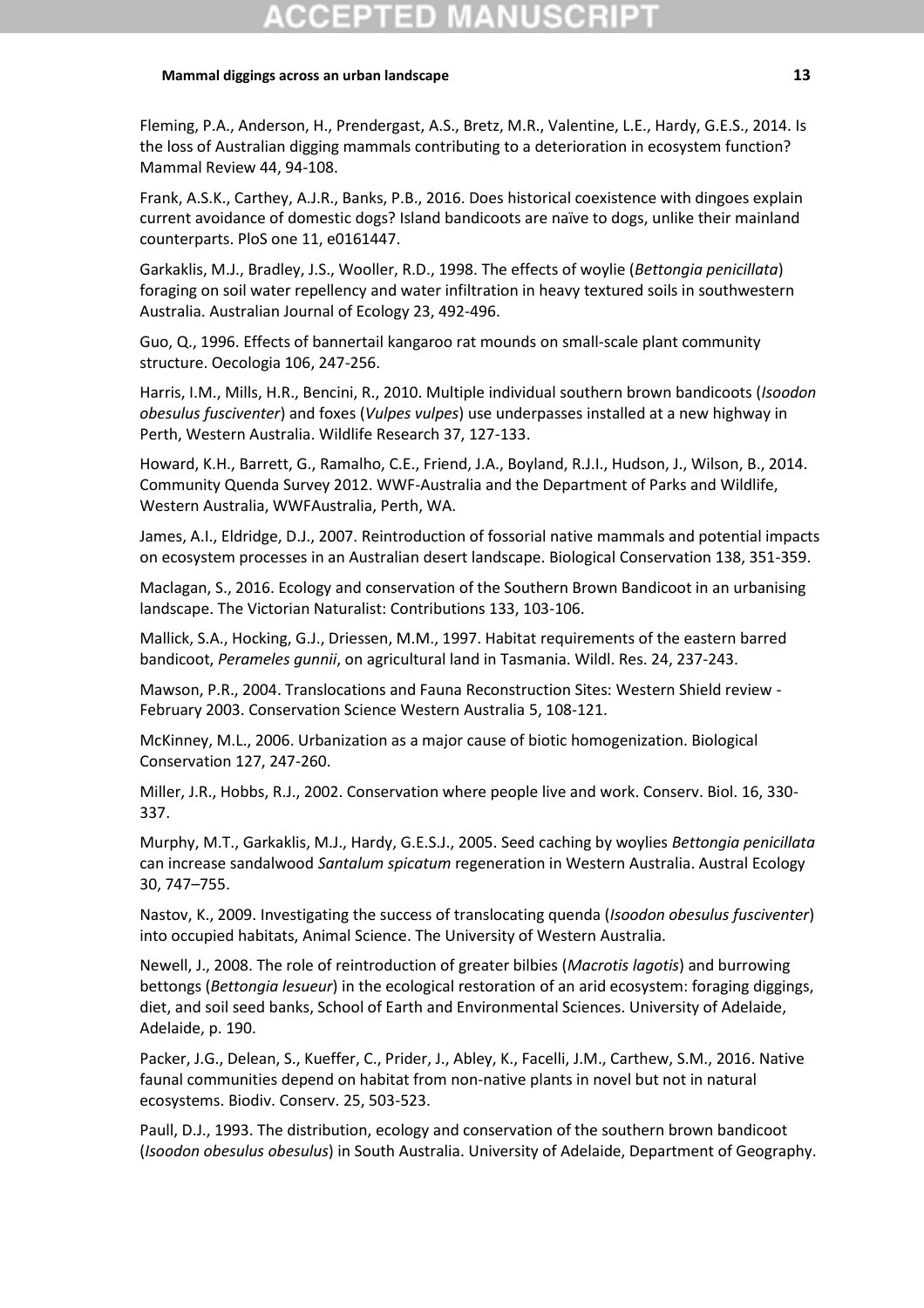Perring, M.P., Manning, P., Hobbs, R.J., Lugo, A.E., Ramalho, C.E., Standish, R.J., 2013. Novel urban ecosystems and ecosystem services, in: Hobbs, R.J., Higgs, E.S., Hall, C.M. (Eds.), Novel ecosystems: intervening in the new ecological world order, First Edition ed. John Wiley & Sons, Ltd., pp. 310- 325.

Ramalho, C.E., Hobbs, R.J., 2012. Time for a change: dynamic urban ecology. Trends in Ecology and Evolution 27, 179-188.

Seebeck, J.H., 1979. Status of the barred bandicoot, *Perameles gunnii*, in Victoria: with a note on husbandry of a captive colony. Wildl. Res. 6, 255-264.

Standish, R.J., Hobbs, R.J., Miller, J.R., 2013. Improving city life: options for ecological restoration in urban landscapes and how these might influence interactions between people and nature. Landscape Ecol. 28, 1213-1221.

Statsoft Inc, 2007. Statistica (data analysis software system) version 8.0, Tulsa, Oklahoma, USA.

Valentine, L.E., Anderson, H., Hardy, G.E.S., Fleming, P.A., 2013. Foraging activity by the southern brown bandicoot (*Isoodon obesulus*) as a mechanism for soil turnover. Australian Journal of Zoology 60, 419-423.

Valentine, L.E., Bretz, M.R., Ruthrof, K.X., Fisher, R., Hardy, G.E.S., Fleming, P.A., 2017. Scratching beneath the surface: bandicoot bioturbation contributes to ecosystem processes. Aust. Ecol. 42, 265-276.

Westerman, M., Kear, B.P., Aplin, K., Meredith, R.W., Emerling, C., Springer, M.S., 2012. Phylogenetic relationships of living and recently extinct bandicoots based on nuclear and mitochondrial DNA sequences. Molecular Phylogenetics and Evolution 62, 97-108.

Witte, R., Diesing, D., Godde, M., 1985. Urbanophobe, urbanoneutral, urbanophile - behavior of species concerning the urban habitat. Flora 177, 265-282.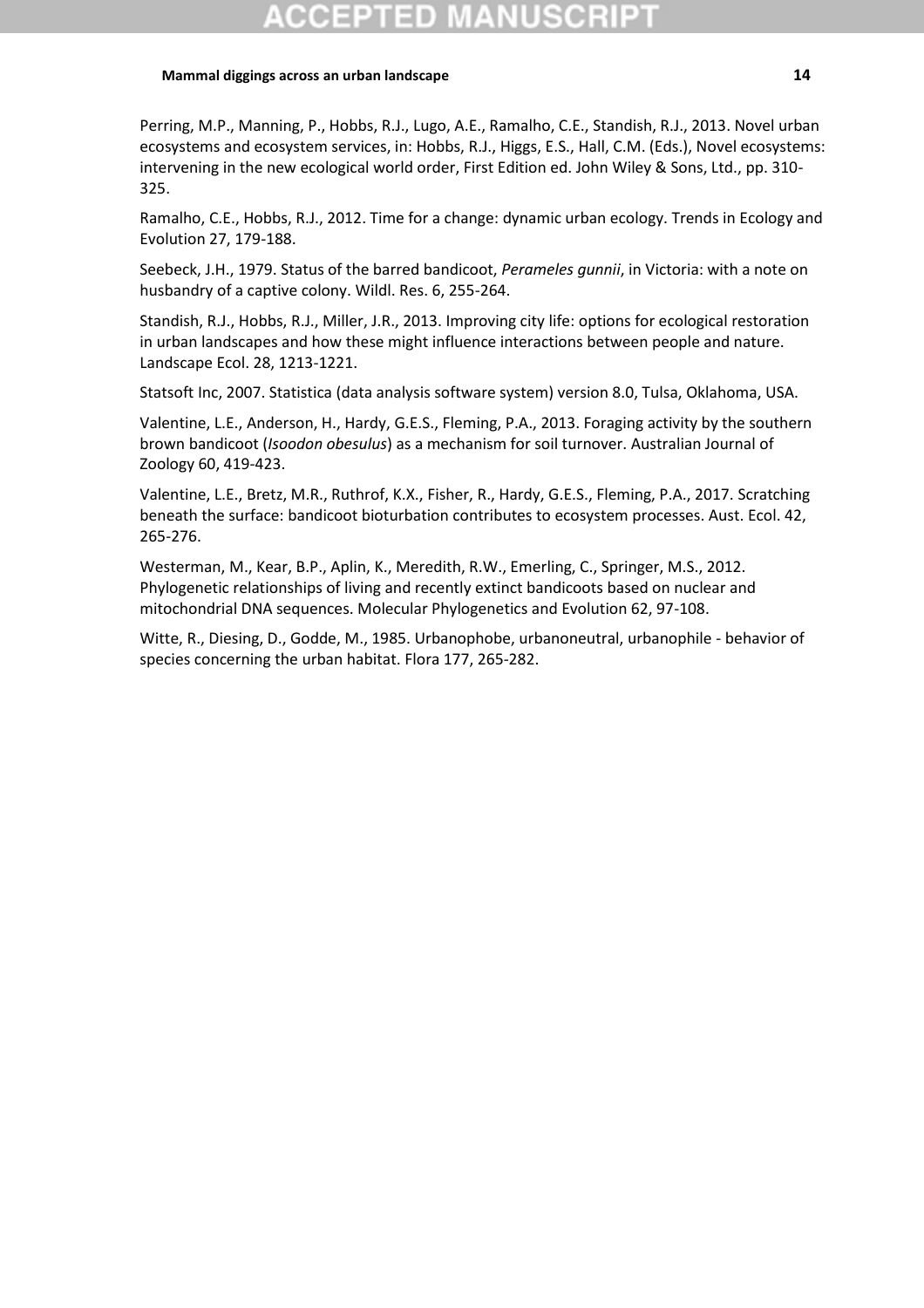# **Figures and Tables**



**Figure 1**. Photographs of (a) a quenda, and (b) example of their foraging digs identified. In (b), the author is indicating the impression of the animal's tail while the arrows indicate the impression of the quenda's hind feet positioned while digging.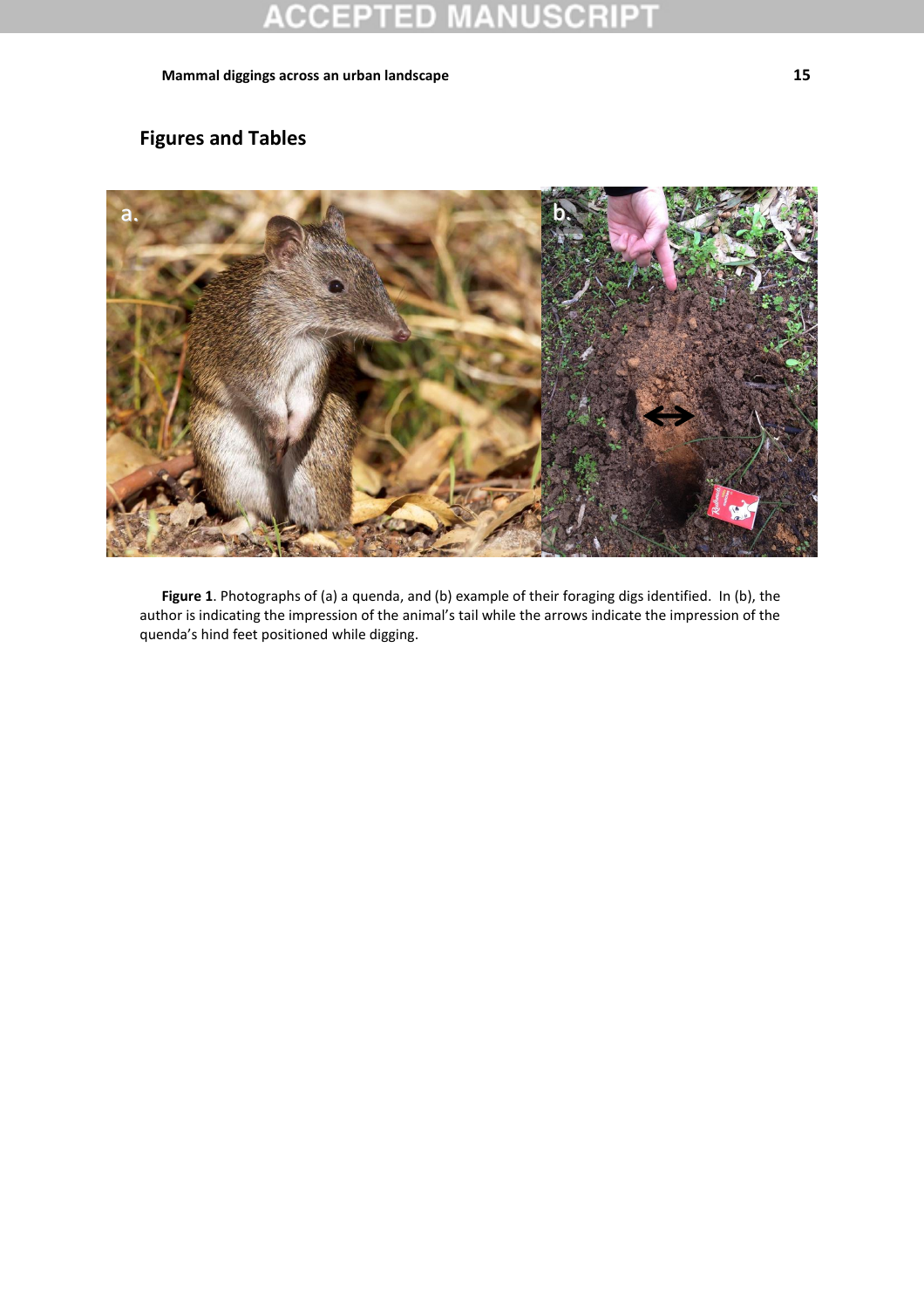

**Figure 2**. Survey sites of reserves managed by the City of Mandurah showing the relative numbers of quenda diggings recorded shown against (a) satellite image (Landsat Australia) and (b) urban map (Geoscience Australia topographic layer maps 1:250000 series; City of Mandurah for parks and reserves boundaries). Green dots indicate there were more than 30 foraging digs within the 10 x 10 m quadrat, yellow dots indicate 1–29 foraging digs were recorded, and red dots indicate that no digs were recorded.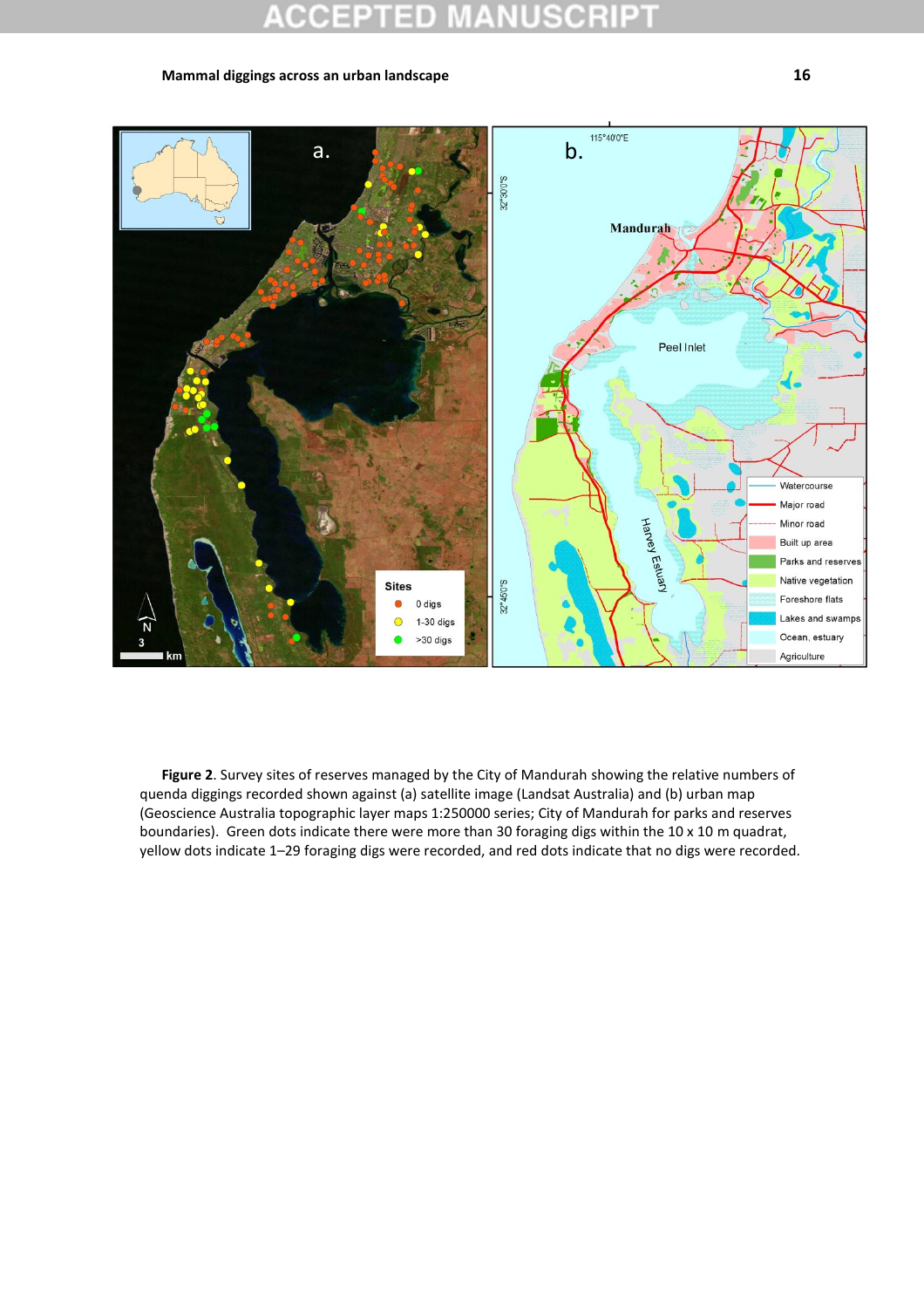

Figure 3. Habitat variables that were significantly correlated with the amount of quenda digging activity across reserves managed by City of Mandurah: no foraging digs ('None', 75 sites), 1–30 ('Some', n=19 sites), or >30 ('Many', 12 sites) foraging digs recorded in 100 m<sup>2</sup>. a-d show medians (horizontal line), with boxes representing quartiles and whiskers the range of data. a) estimated percent canopy cover within a 10 x 10 m quadrat, b) estimated percent of woody debris within a 5 x 5 m quadrat, c) percentage of native vegetation extent within a 200 m buffer zone around each study site, d) vegetation condition (scored as: excellent=1/good=0.75/mediocre=0.5/ degraded=0.25/poor=0), and e) presence of dogs at each site, average ± 1SE of score: no dogs=0/dogs=1 (allowed off lead, allowed on a lead, or there being no signage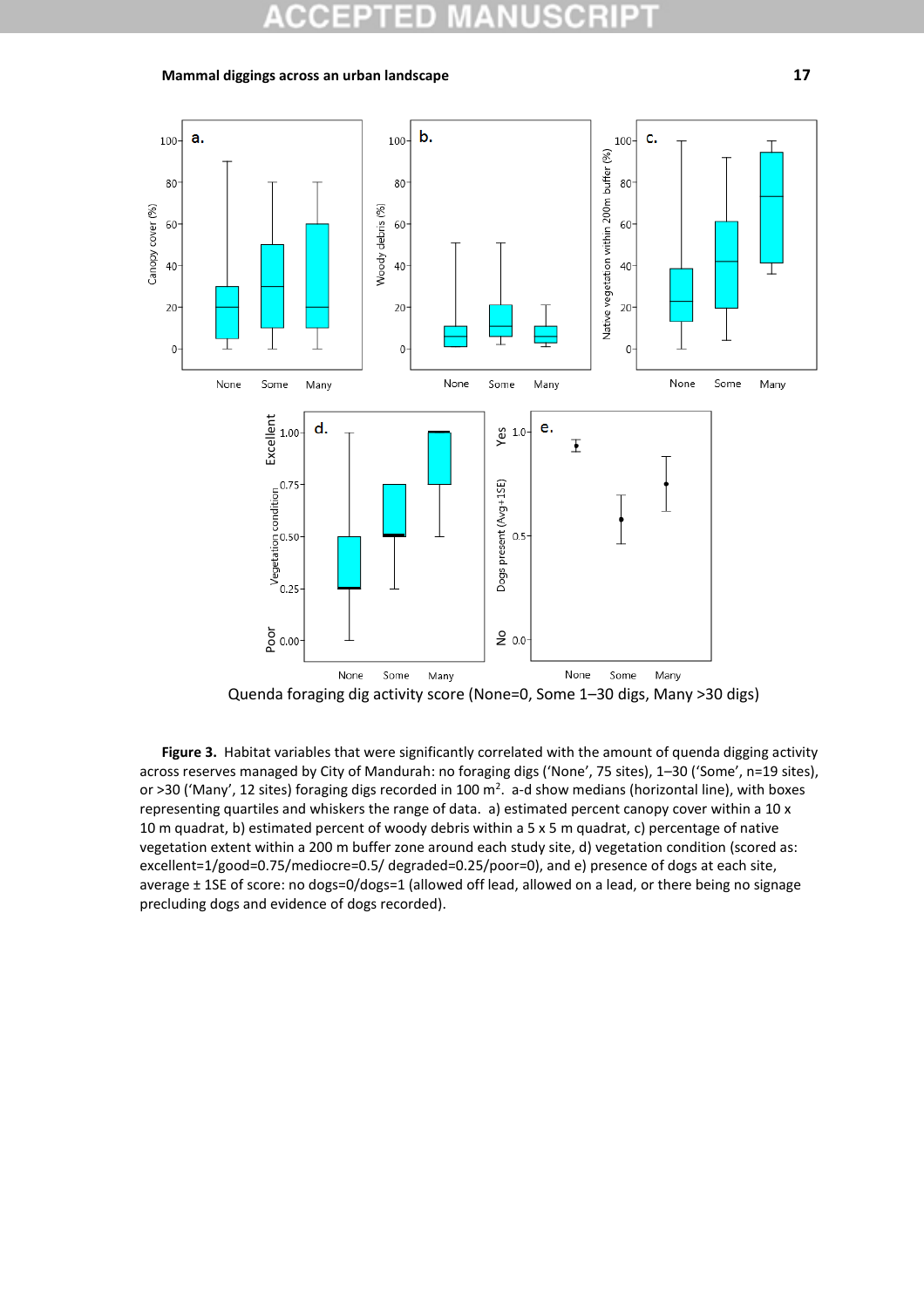#### SCRIP1 10 B y s 0 o Ξ  $\pm$ u

### **Mammal diggings across an urban landscape 18**

|                     | Scale            | Variable measured         | Method                                            |
|---------------------|------------------|---------------------------|---------------------------------------------------|
| On ground           | Whole reserve    | Presence of dogs          | Scored as: no dogs=0, or dogs=1 (allowed          |
| field surveys       |                  |                           | off lead, allowed on a lead, or there being       |
|                     |                  |                           | no signage precluding dogs and evidence           |
|                     |                  |                           | of dogs recorded).                                |
|                     |                  | Fencing                   | Recorded as completely or partially               |
|                     |                  |                           | fenced, or fences absent                          |
|                     | $10 \times 10$ m | Percentage canopy         | Subjective estimate <sup>+</sup>                  |
|                     | quadrat          | cover                     |                                                   |
|                     |                  | Vegetation condition      | Subjective categories <sup>+</sup> : excellent=1, |
|                     |                  | score                     | good=0.75, mediocre=0.5,                          |
|                     |                  |                           | degraded=0.25, poor=0                             |
|                     |                  | Vegetation type           | 1. Coastal woodland jarrah or tuart               |
|                     |                  |                           | woodland, 2. Coastal heath, or 3. Estuary         |
|                     |                  |                           | vegetation                                        |
|                     |                  | Total number of           | Categorised as: 1. None (0 digs), 2. Some         |
|                     |                  | quenda digs in quadrat    | (1-30 digs), and 3. Many (>30 digs)               |
|                     | 5 x 5 m quadrat  | Percentage cover of       | Subjective estimate <sup>+</sup>                  |
|                     | (nested within   | bare ground, leaf litter, |                                                   |
|                     | the larger       | understory vegetation     |                                                   |
|                     | quadrat)         | cover (<1 m vegetation    |                                                   |
|                     |                  | height)                   |                                                   |
|                     |                  | Dominant understory       | Species identified and recorded and               |
|                     |                  | species                   | percentage cover for each dominant                |
|                     |                  |                           | understory species recorded                       |
|                     |                  | Soil type                 | 1. Loamy sand, 2. Sand, 3. Silt, or 4. Clay       |
| <b>GIS analyses</b> | $200$ m and      | Native vegetation         | Percentage of native vegetation cover             |
|                     | 2,000 m buffers  | extent                    | within the buffer                                 |
|                     | around each site | Road density              | Total amount of linear metres of roads in         |
|                     |                  |                           | each buffer size                                  |
|                     | Distance         | Distance (m) to nearest   | Distance (m) for each                             |
|                     | measures         | road                      |                                                   |
|                     |                  | Urban development         |                                                   |
|                     |                  | (e.g. house, building     |                                                   |
|                     |                  | etc.)                     |                                                   |
|                     |                  | Ramsar wetland            |                                                   |
|                     |                  | Native vegetation         |                                                   |

† All subjective estimates were carried out by one person (GLB)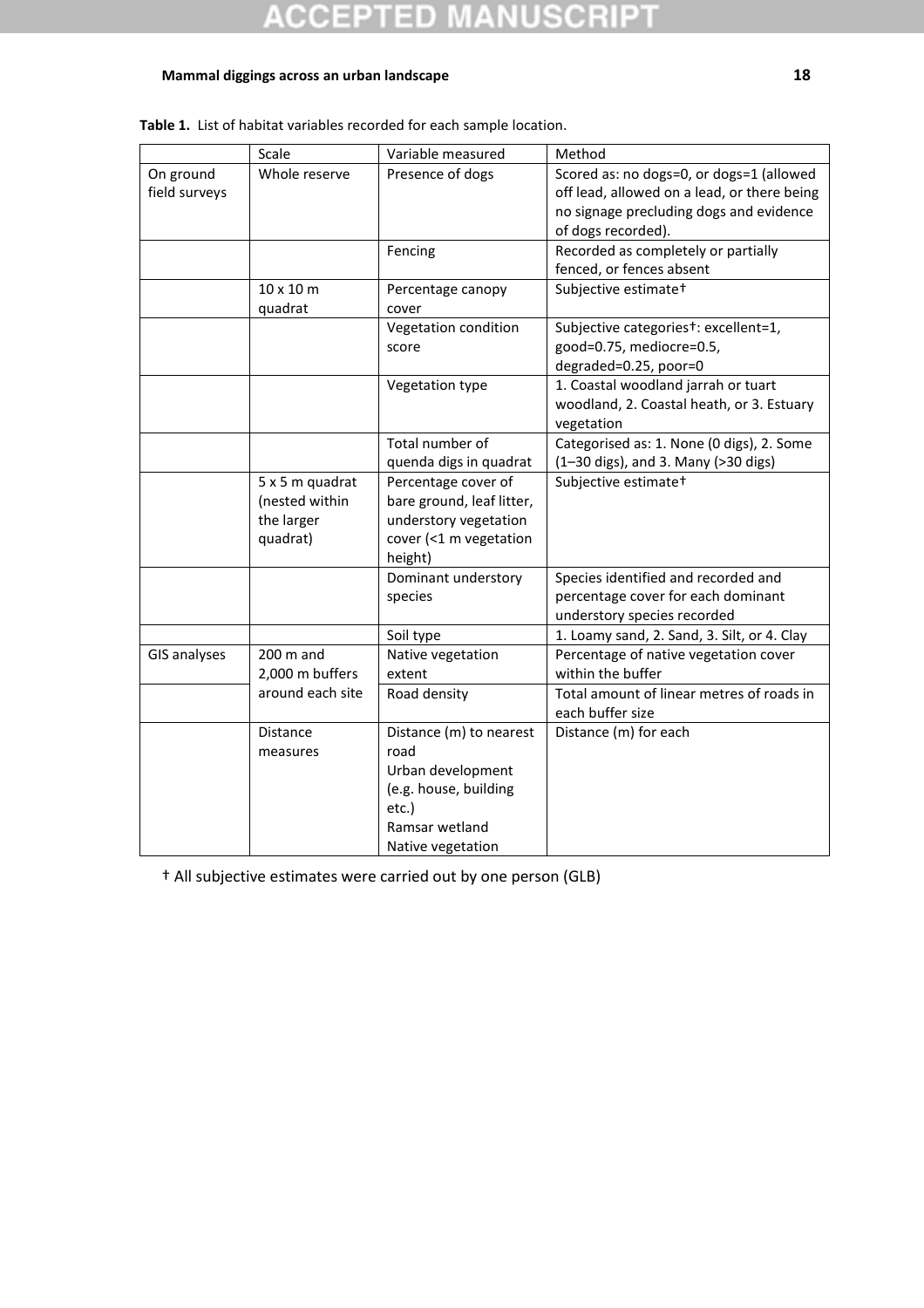# 10

### **Mammal diggings across an urban landscape 19**

Variable (degree of freedom=2) Wald statistic *P* value **% Canopy cover 9.30 0.047\* % Woody debris 0.608 0.026\* % Native vegetation (200 m buffer) 1.87 0.050\* Vegetation condition 11.3 0.008\* Dogs? (Y/N) 1.46 0.010\*** % Leaf litter 7.32 0.403 % Bare ground cover 1.82 0.392 % Vegetated (<1 m height) 6.12 0.738 % Native vegetation (2000 m buffer) 6.01 0.633 Distance (m) to native vegetation 0.914 0.728 Linear road length (m) (200 m buffer) 2.20 0.217 Linear road length (m) (2000 m buffer) 3.06 0.875 Irrigated lawns close? (Y/N) 9.77 0.481 Distance (m) to urban development 0.635 0.469 Distance (m) to road 1.52 0.179 Distance (m) to Ramsar wetland 3.44 0.333

Table 2. Multiple regression analysis indicating factors contributing to the amount of quenda digging activity across reserves managed by City of Mandurah. Asterisks indicate significant factors (\*P<0.05).